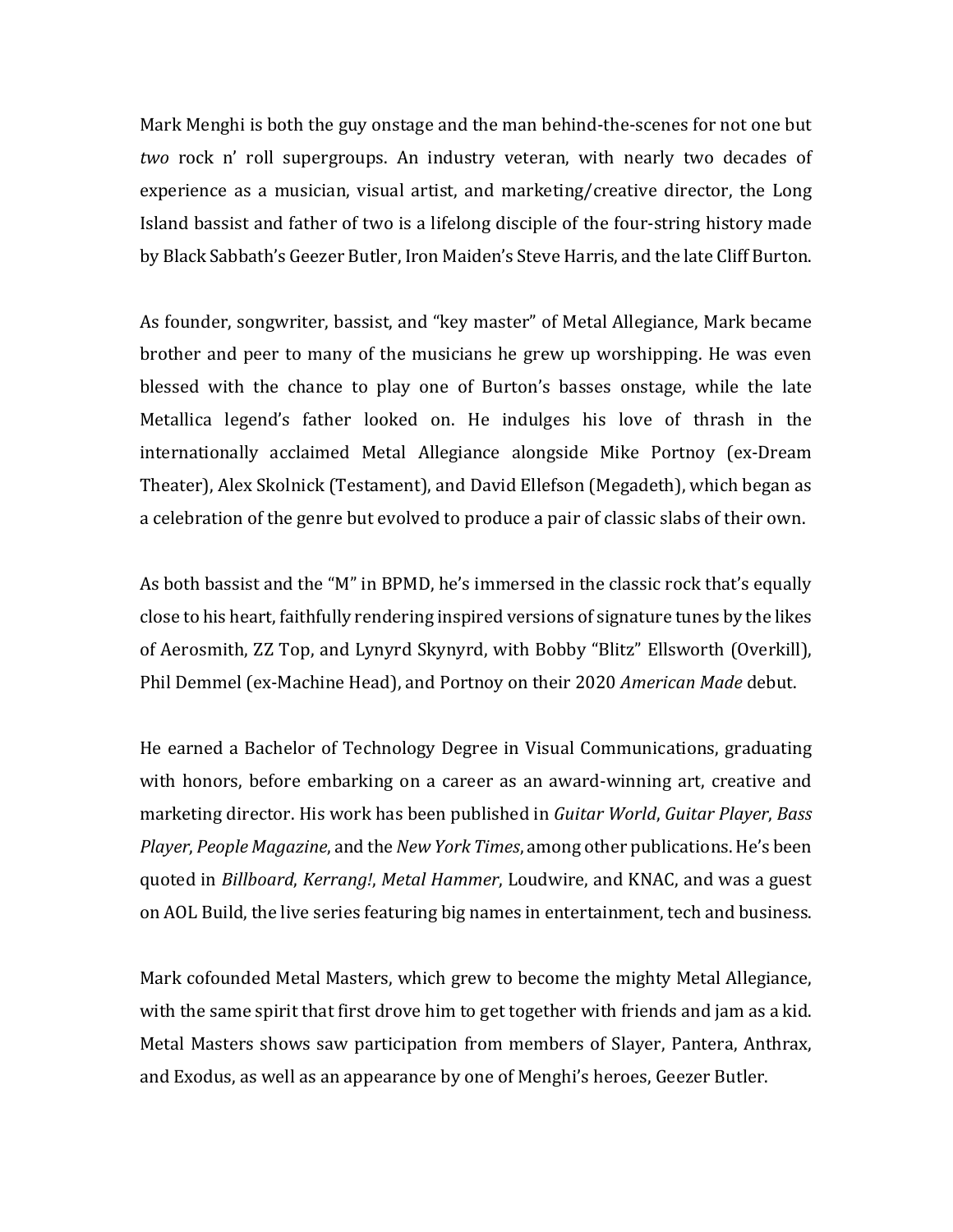"Mark is kind of like the Brian Epstein of the band," Portnoy has said of his friend. "He's the behind-the-scenes mastermind who put the whole thing together. When we began this as a live cover thing, he was the guy moving the chess pieces. When we decided to make original music, he became a huge creative element as a songwriter."

Already a cornerstone of organization with a penchant for songwriting and lyrics, Menghi was nudged by his cofounders to step into the spotlight with Metal Allegiance. Drum legend Portnoy's resume extends beyond his role in creating Dream Theater; he's also had stints with Avenged Sevenfold, The Winery Dogs, and Sons Of Apollo. Ellefson is the bassist and cofounder of Big 4 icons Megadeth and an entrepreneur in his own right, as CEO of the reactivated Combat Records among other ventures. Skolnick is not only lead guitarist for Testament, but also leads his own jazz fusion group, Alex Skolnick Trio, and has played in Savatage and Trans-Siberian Orchestra.

In addition to his work as founding member, organizer, co-songwriter and coproducer, Menghi served as Executive Producer on the inaugural self-titled Metal Allegiance album, issued by powerhouse label Nuclear Blast (home to Slayer, Meshuggah, and Rob Zombie, among others) in 2015. The liner notes for the album read like a massive chunk of a heavy metal encyclopedia, with contributions from past and present members of Lamb Of God, Exodus, Mastodon, Pantera, Trivium, Kings X, Hatebreed, Sepultura, Machine Head, Lacuna Coil, Death Angel, Judas Priest, Iced Earth, Arch Enemy, The Dillinger Escape Plan, and several more established acts.

"What we've tried to do is take all of the subgenres of metal and fuse it into a true community," says Menghi. "That's why we'll invite someone like Gary Holt of Exodus and Slayer and someone like Misha Mansoor of Periphery to participate. It's an overall collective of musicians coming together for the sake of the genre."

Fallen *Heroes*, released in 2016, featured three covers honoring Lemmy Kilmister, David Bowie, and Glenn Frey. Guest vocalists included Troy Sanders of Mastodon on "Iron Fist" (Motörhead), Mark Osegueda of Death Angel on "Suffragette City" (Bowie) and Alissa White-Gluz of Arch Enemy on The Eagles' "Life in the Fast Lane."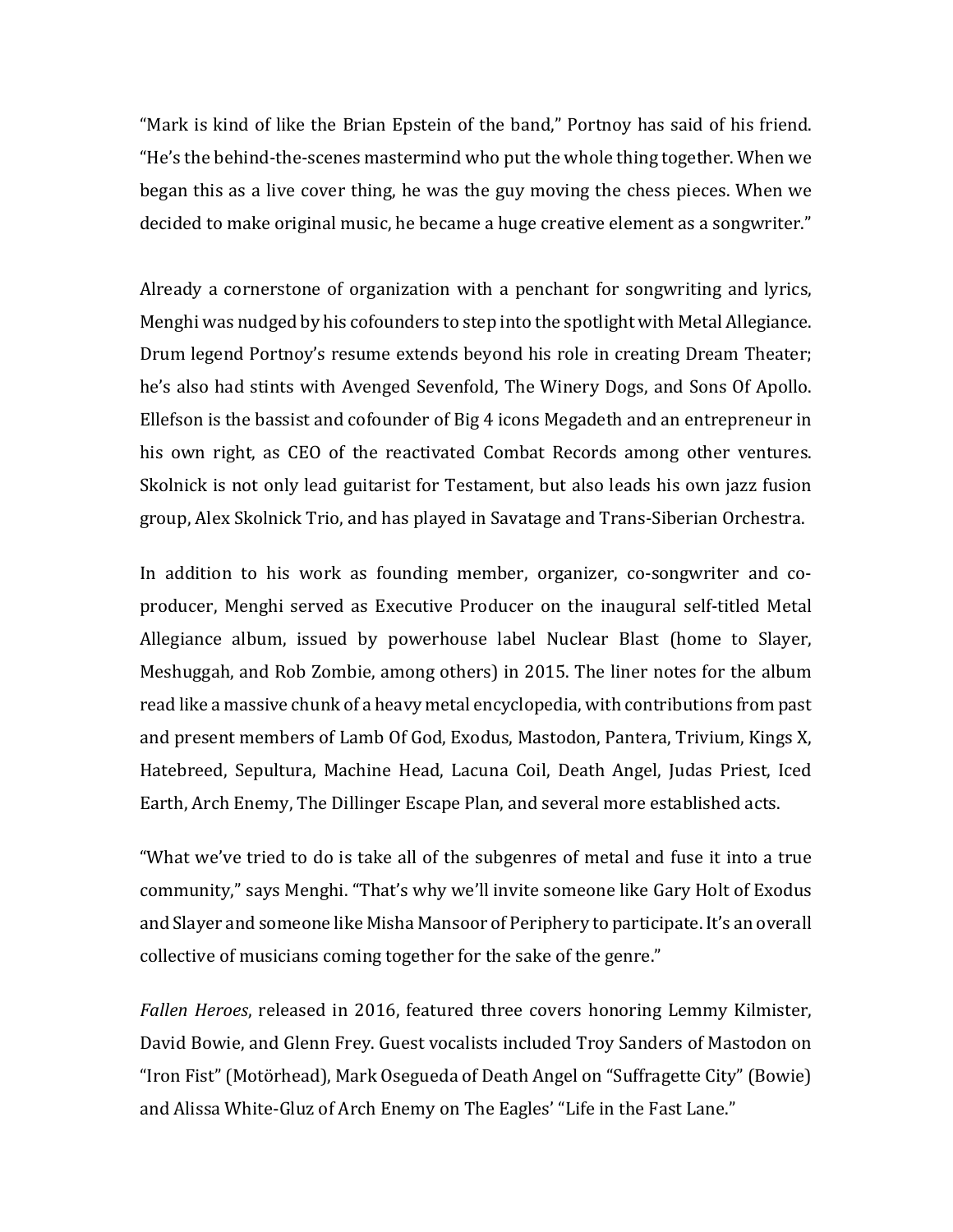The band's second album of original material, *Volume II: Power Drunk Majesty*, featured vocalists from Nightwish, Amon Amarth, Black Dahlia Murder, Accept, Soulfly, and Armored Saint, along with Osegueda and of course, Bobby Blitz.

Mark and Metal Allegiance were featured prominently in the documentary film *Murder in the Front Row from director Adam Dubin, Rick Rubin's old college* roommate who was responsible for classic Beastie Boys clips and the exhaustive A *Year and a Half in the Life of Metallica feature.* Based on the book of the same name, *Murder in the Front Row traces the trajectory of the Bay Area thrash metal scene.* Metal Allegiance performed at the movie's 2019 premiere, on  $4/20$ , in San Francisco.

The creative partnership on MA's "Mother of Sin" and general camaraderie between Menghi and Blitz is part of what led to the almost inevitable creation of BPMD, a chance to exercise a shared appreciation for some of the most important rock bands of the 1970s. Demmel is best known for his work in Machine Head and Vio-Lence, as well as his recent stint filling in for Gary Holt in Slayer, but his passion for the material embraced by BPMD is rivaled only by the love of the era from Portnoy, Blitz, and Mark.

Advanced listens of the album earned early praise from radio personality Eddie Trunk, ex-Van Halen bassist Michael Anthony, and even the Nuge himself. "Absolutely fucking brilliant!" Ted proclaimed. "God bless the real music krankers of America!"

Menghi, who coproduced *American Made*, personally selected "Beer Drinkers & Hell Raisers" by ZZ Top and "Saturday Night Special" by Lynyrd Skynyrd for the track listing. Of course, the influence of Iron Maiden and Metallica still peeks through, in the overall attack and aggressive approach to the fun-loving songs. Like *Volume II: Power Drunk Majesty*, the BPMD album was mixed and mastered by Mark Lewis (Trivium, Devildriver). 

In early 2020, Metal Allegiance made live renditions of two of their originals, "Can't Kill the Devil" and "Pledge of Allegiance," available for digital download as *Thrashing from the House of Blues Anaheim*, with 100 percent of the proceeds going toward the